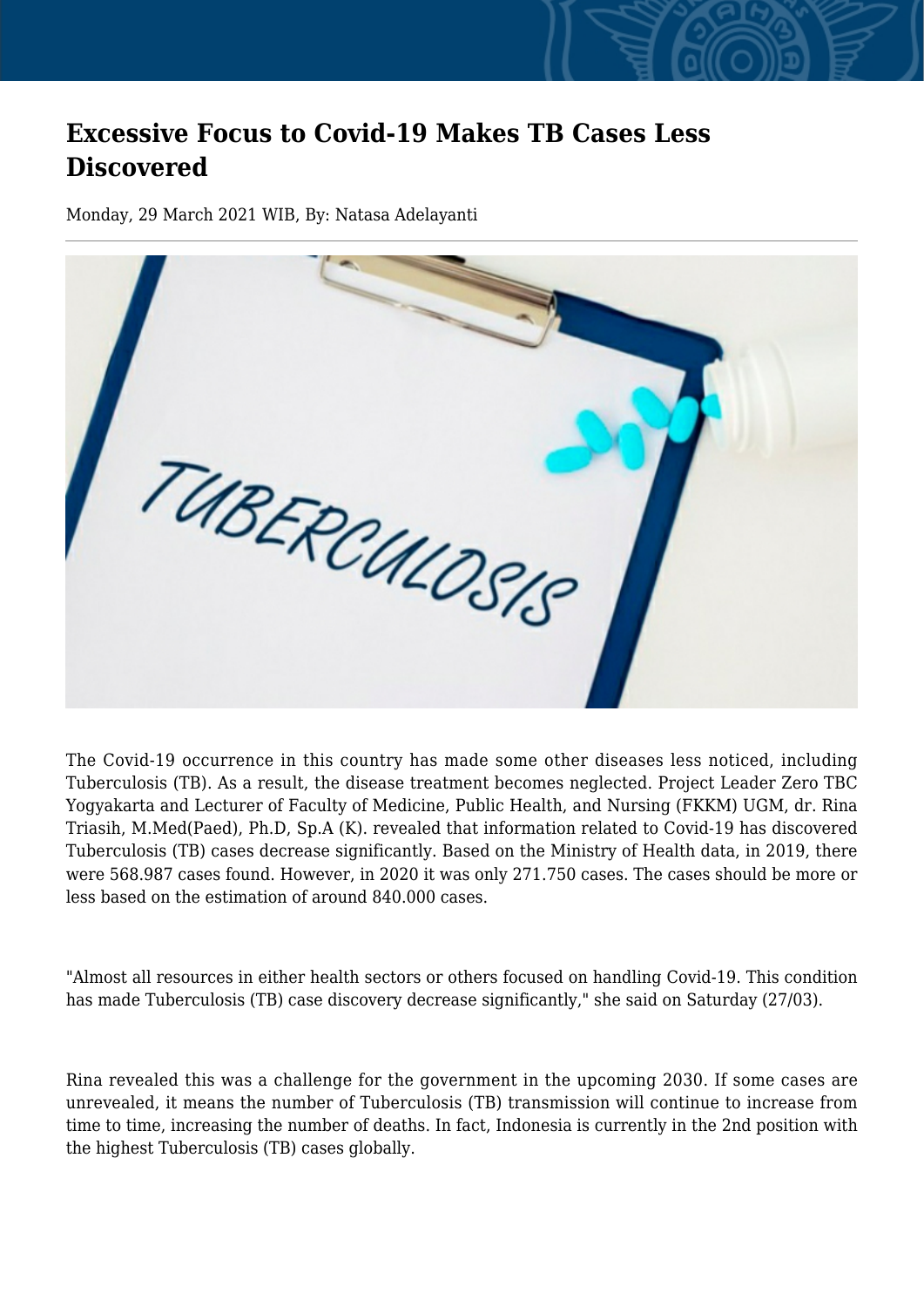A researcher at the UGM Center for Tropical Medicine Studies revealed that there should be an innovative step to eliminate the number of cases by a comprehensive approach (diagnose, treat, and prevent) that the Zero TB program is currently doing in Yogyakarta. Besides treatment, prevention therapy is also necessary. It will be ineffective if we treat it, but we do not prevent it, the number of cases will continue to increase by 2030. There should be collective support from all parties, including active community roles, to prevent the cases even worse.

She also added that since 2006, WHO recommended the prevention therapy to Tuberculosis (TB) for toddlers who have close contact with Tuberculosis (TB) patients and HIV patients. However, Indonesia had not been optimal in implementing it.

Facts about Tuberculosis (TB) are considered an infectious disease caused by the bacterium Mycobacterium Tuberculosis (TB). The disease is transmitted through the air from the patients' droplets when they are sneezing, coughing, or talking. Tuberculosis (TB) germs are able to survive for several hours in humid and dark environmental conditions. Tuberculosis (TB) could infect everyone of all ages. It attacks various body organs, such as the lungs, kidneys, intestines, and brain. In adults, Tuberculosis symptoms (TB) are recognized by the coughing that lasts for 2-3 weeks, even coughing up blood, unintentional weight loss, tired and lethargic body, and night sweats.

Rina explained that Tuberculosis (TB) was considered one of the top ten deadly diseases globally. In fact, it becomes the top cause of death among single infectious diseases. Nevertheless, Tuberculosis (TB) can be recovered through treatment for six months.

"There has been a cure for Tuberculosis (TB). The government provides it for free to the community. Still, it requires long-term treatment for patients always routinely to take medicine," she explained.

If patients are not disciplined in taking medicine, it can lead them to death. When the disease gets more severe, the Tuberculosis (TB) germs become resistant to the drug. This condition definitely requires more complex and long-term treatment, as well as greater side effects.

"When the germ resists, there will be higher death risks. Hence, the patients should be disciplined in taking their medicine," she revealed.

Author: Ika Photo: Illustration